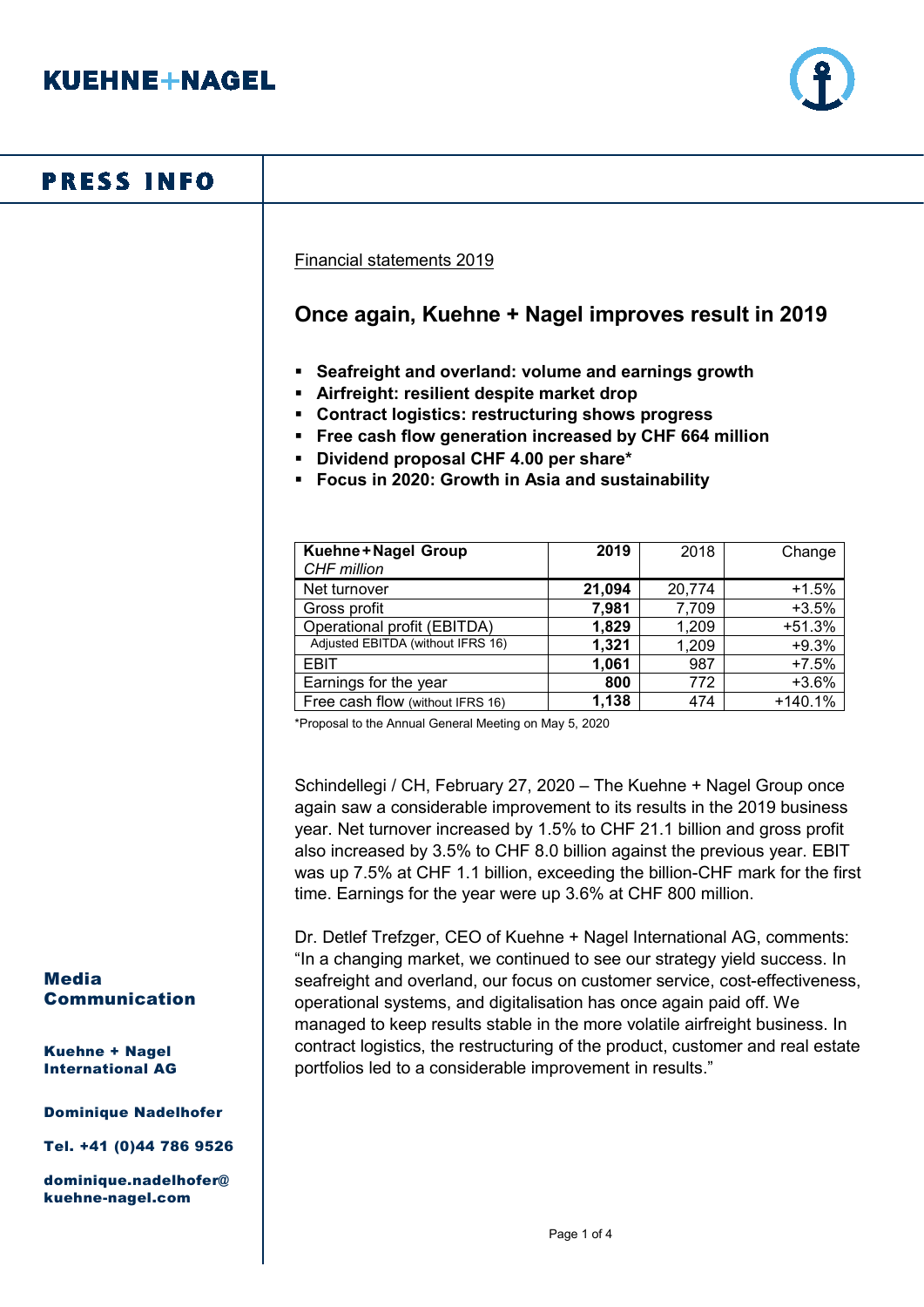#### **Seafreight**

| CHF million  | 2019  | 2018  | Change  |
|--------------|-------|-------|---------|
| Net turnover | 7.457 | 7.129 | +4.6%   |
| Gross profit | 1.539 | 1.482 | +3.8%   |
| <b>EBIT</b>  | 456   | 418   | $+9.1%$ |

Kuehne + Nagel further grew its position as market leader in seafreight in the 2019 business year. Net turnover was up 4.6% at CHF 7.5 billion and gross profit was up by 3.8% at CHF 1.5 billion. Thanks to the focused growth strategy and high-quality service, the business unit again achieved growth in a stagnating market. A total of 4.9 million standard containers (TEU) were shipped, 171,000 TEU more than last year (up 3.6%).

EBIT increased by 9.1% to CHF 456 million against the previous year. The business unit restored the conversion rate (EBIT to gross profit ratio) to 29.6%, one of the top results in the sector.

#### **Airfreight**

| CHF million      | 2019  | 2018  | Change          |
|------------------|-------|-------|-----------------|
| Net turnover     | 4.653 | 4.870 | 4.5%            |
| Gross profit     | 1.317 | 202   | +9.6%           |
| FBI <sup>-</sup> | 329   | 355   | $^{\prime}.3\%$ |

In the 2019 business year, the drastic drop in demand for airfreight, particularly in key European industries and the perishables business, drove a decline in net turnover to CHF 4.7 billion. Airfreight volume at Kuehne + Nagel fell 5.7% against the previous year to 1.6 million tonnes.

Kuehne + Nagel's airfreight proved resilient in this challenging business environment thanks to the consistent expansion of the service portfolio, the focus on digital solutions, optimisation of the cost structure, and the successful integration of Quick International Courier. Gross profit was up 9.6% at CHF 1.3 billion whereas EBIT was down against the previous year at CHF 329 million.

#### **Overland**

| CHF million  | 2019  | 2018  | Change  |
|--------------|-------|-------|---------|
| Net turnover | 3.586 | 3.526 | +1.7%   |
| Gross profit | 1.121 | .088  | $+3.0%$ |
| EBIT         | 78    | 76    | $+26%$  |

In the 2019 business year, net turnover for overland grew 1.7% against the previous year at CHF 3.6 billion and gross profit increased by 3.0% to CHF 1.1 billion. Kuehne + Nagel gained market share in a weakening market environment.

The business unit added to the European network with the acquisition of Joebstl in Austria as well as Rotra, a leading road transport provider in the Belgium and the Netherlands. Business with large-scale customers continued to drive growth in North America, whilst the intermodal business weakened because of a falling oil price. The business unit expanded its presence in South East Asia with the launch of a new digital booking platform. EBIT improved by 2.6% to CHF 78 million.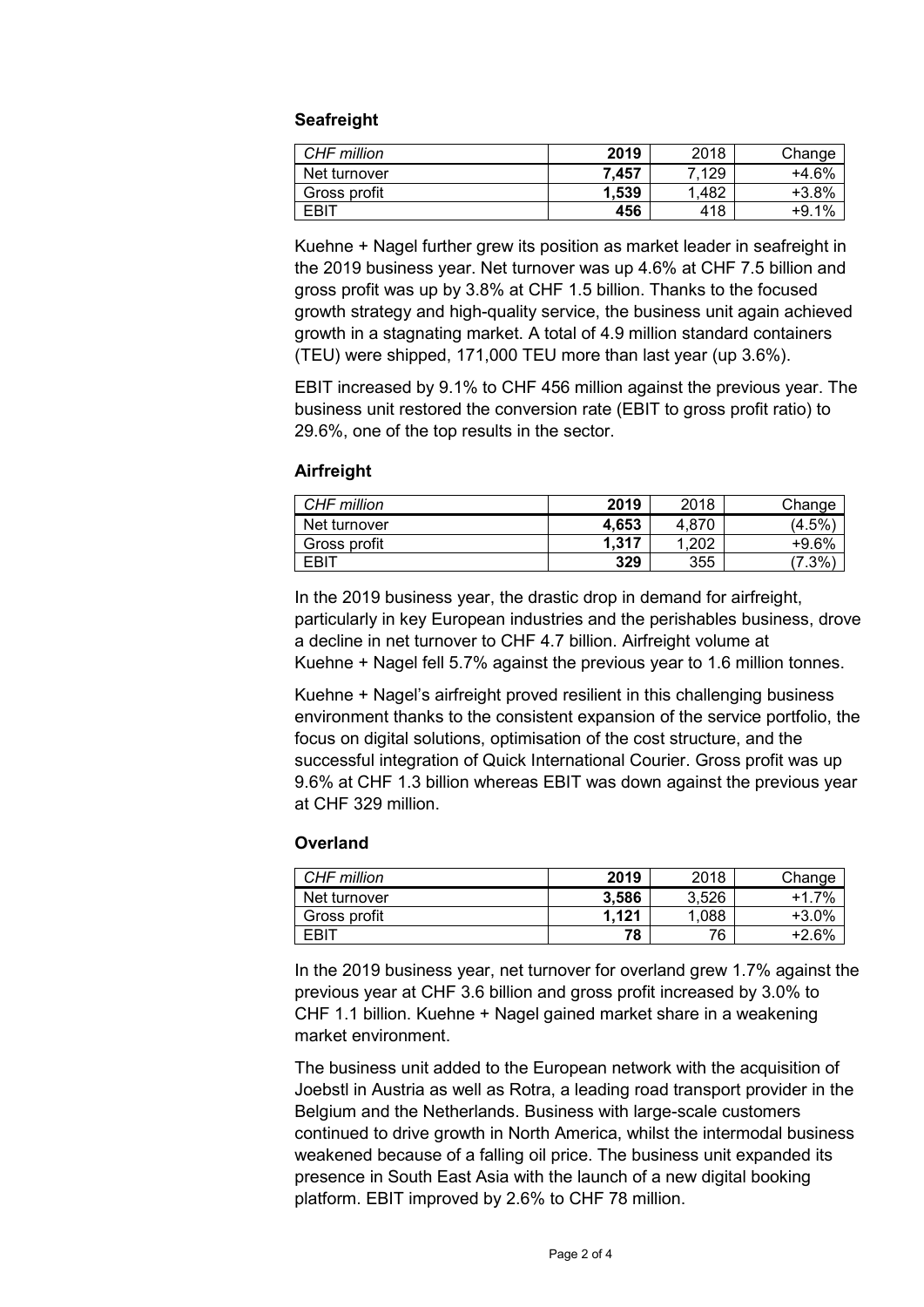### **Contract logistics**

| CHF million  | 2019  | 2018  | Change   |
|--------------|-------|-------|----------|
| Net turnover | 5.398 | 5.249 | +2.8%    |
| Gross profit | 4.004 | 3.937 | $+17%$   |
| FRIT         | 198   | 138   | $+43.5%$ |

In the 2019 business year, net turnover in contract logistics was up 2.8% versus the previous year at CHF 5.4 billion; the restructuring of the product and customer portfolio delivered results. The real estate portfolio was reviewed and adapted accordingly. Operationally, productivity gains and better service quality led to a sustainable improvement of results.

With the opening of new distribution centres in Belgium, Germany and Luxembourg, the business unit focused on high-value growth in pharma & healthcare as well as e-commerce fulfilment. The combination of restructuring and growth generated an EBIT of CHF 198 million.

### **Regional performance**

In 2019, the EMEA region (Europe, Middle East and Africa) contributed CHF 12.8 billion (60.8% of total) of net turnover and CHF 561 million (52.9%) of Group EBIT. The Asia Pacific region posted net turnover of CHF 2.5 billion (11.7%) and contributed CHF 273 million (25.7%) of EBIT. The Americas region achieved net turnover of CHF 5.8 billion (27.5%) and EBIT of CHF 227 million (21.4%).

#### **Asia**

In recent years, the Kuehne + Nagel Group has achieved significant success in the Asia Pacific region. Despite the current economic headwinds posed by the Coronavirus, Asia will continue to be a central driver of global economic development. In 2019, the company laid the operational and financial groundwork for further, accelerated expansion of its network in Asia through both organic and inorganic growth.

## **Dividends**

Supporting the growth strategy in Asia and the increased liquidity this may require, the Board of Directors proposes a dividend per share of CHF 4.00 to the Annual General Meeting on 5 May 2020.

## **Sustainability**

The Kuehne + Nagel Group launched its Net Zero Carbon programme at the New York Climate Week in September 2019. From 2020 onwards, the company will offset all of its own CO2 emissions. It plans to achieve this, in part, by investing in reforestation projects, which are certified to offset CO2 emissions. In addition, all shipments by subcontractors in the Kuehne + Nagel network (airlines, shipping lines, and haulage companies) will be CO2-neutralised by 2030. The Net Zero Carbon programme consists of three areas of action: visibility, reduction and compensation of CO2 emissions.